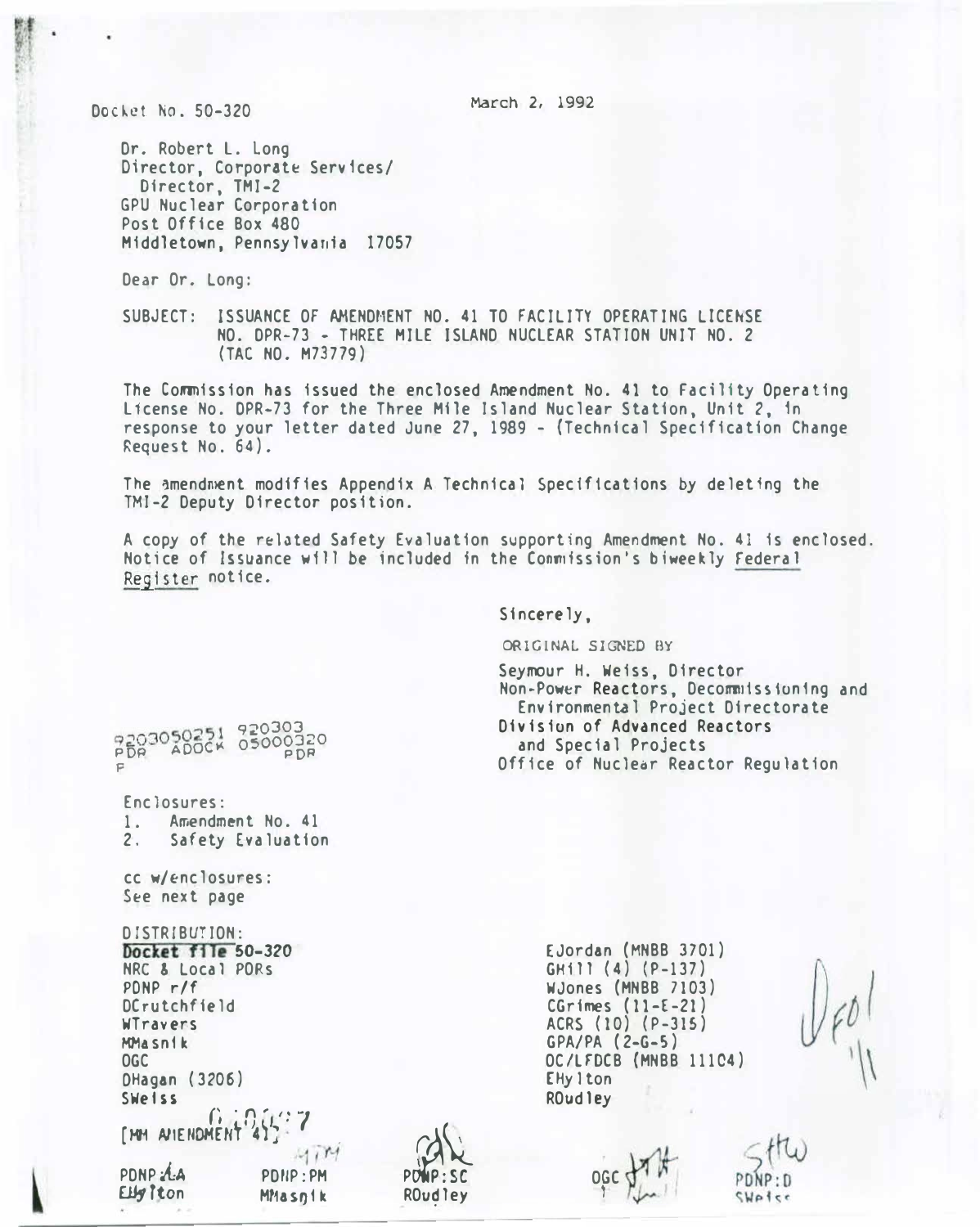

UNITED STATES NUCLEAR REGULATORY COMMISSION WASHINGTON, 0. C. 20555

March 2, 1992

Docket No. 50-320

Or. Robert L. Long Director, Corporate Services/ Director, TMI-2 GPU Nuclear Corporation Post Office Box 480 Middletown, Pennsylvania 17057

Dear Or. Long:

SUBJECT: ISSUANCE OF AMENDMENT NO. 41 TO FACILITY OPERATING LICENSE NO. OPR-73 - THREE MILE ISLAND NUCLEAR STATION UNIT NO. <sup>2</sup> (TAC NO. H73779)

The Commission has issued the enclosed Amendment No. 41 to Facility Operating License No. DPR-73 for the Three Mile Island Nuclear Station, Unit 2, in response to your letter dated June 27 , 1989 - (Technical Specification Change Request No. 64).

The amendment modifies Appendix A Technical Specificat ions by deleting the TMI-2 Deputy Director position.

A copy of the related Safety Evaluation supporting Amendment No. 41 is enclosed. Notice of Issuance will be included in the Commission's biweekly Federal Register notice.

Sincerely,

Sey not. Weis

Seymour H. Weiss, Director tlon-Power Reactors, Decommissioning and Environmental Project Directorate Division of Advanced Reactors and Special Projects Office of Nuclear Reactor Regulation

Enclosures: 1. Amendment No. 41<br>2. Safety Evaluatio Safety Evaluation

cc w/enclosures: See next page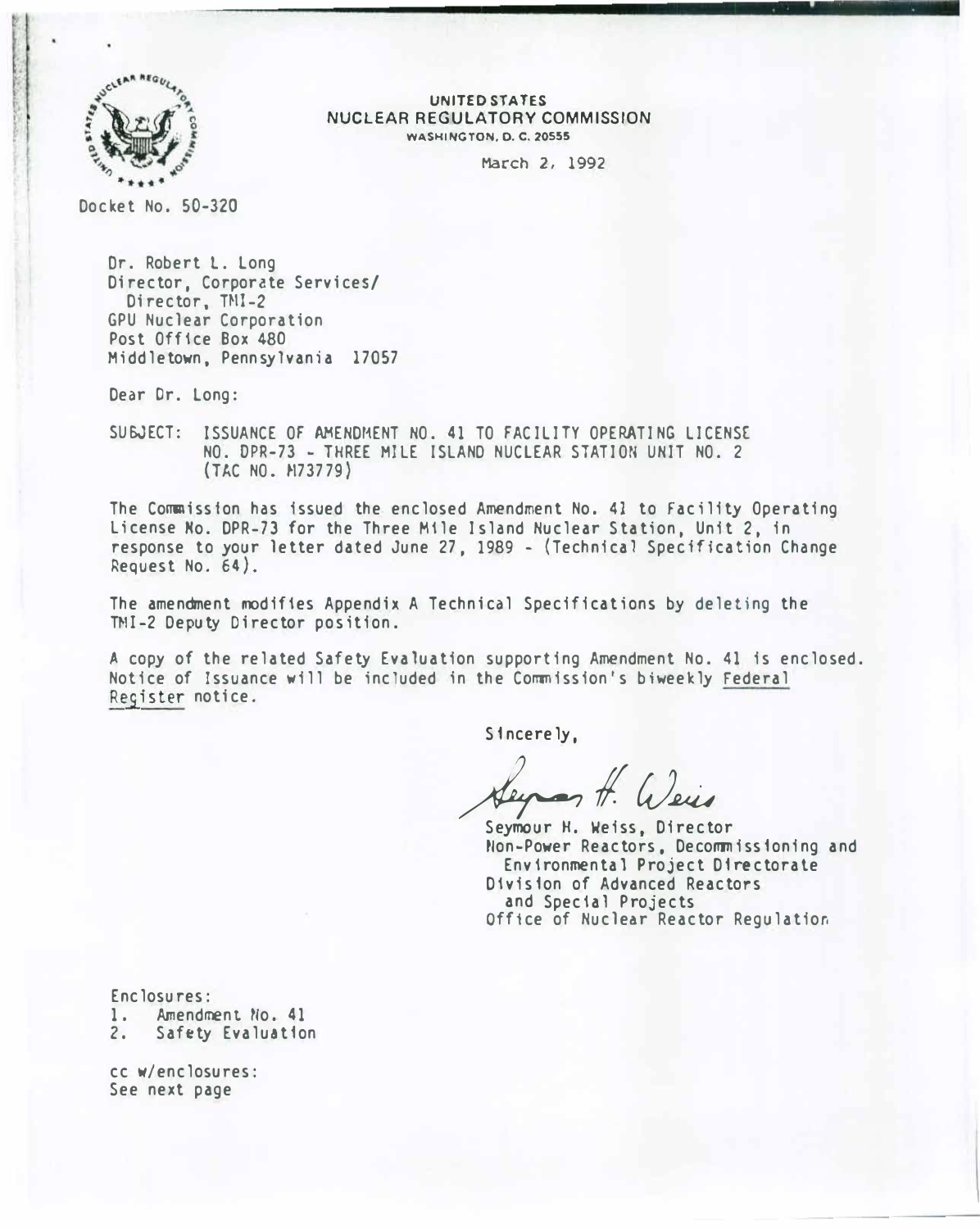

#### UNITED STATES NUCLEAR REGULATORY COMMISSION WASHINGTON. 0. C. 20555

## GPU NUCLEAR CORPORATION

# DOCKET NO. 50-320

## THREE MILE ISLAND NUCLEAR STATION, UNIT NO. 2

#### AMENDMENT TO FACILITY OPERATING LICENSE

Amendment No. 41 License No. DPR-73

- 1. The U.S. Nuclear Regulatory Commission (the Commission) has found that:
	- A. The application for amendment filed by GPU Nuclear Corporation, (the licensee), dated June 27, 1989, complies with the standards and requirements of the Atomic Energy Act of 1954, as amended (the Act). and the Commission's rules and regulations as set forth in 10 CFR Chapter I:
	- 8. The facility will operate in conformity with the application, the provisions of the Act, and the rules and regulations of the Commission:
	- C. There is reasor.able assurance: (i) that the activities authorized by this amendment can be conducted without endangering the health and safety of the public, and (if) that such activities will be conducted in compliance with the Commission's regulations;
	- D. The issuance of this amendment will not be inimical to the common defense and security or to the health and safety of the public; and
	- E. The issuance of this amendment is in accordance with 10 CFR Part 51 of the Commission's regulations and all applicable requirements have been satisfied.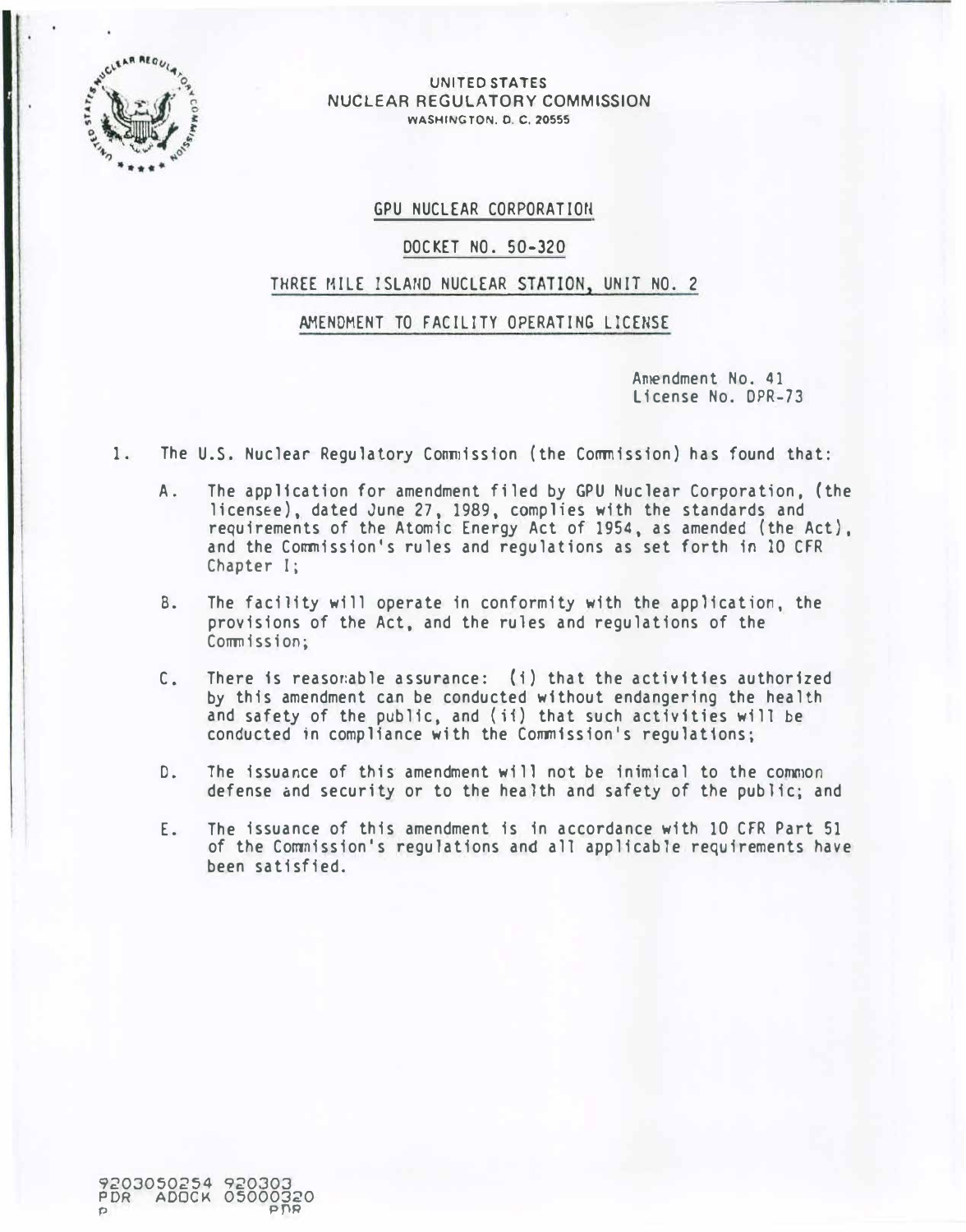- 2. Accordingly, the license is amended by changes to the Technical Speciflcations as indicated in the enclosure to this license amendment, and paragraph 2.C. (2) of Facility Operating License No. DPR-73 is hereby amended to read as follows:
	- (2) Technical Specifications

The Technical Specifications contained in Appendices A and B, as revised through Amendment No. 41, are hereby incorporated in the license. GPU Nuclear Corporation shall operate the facility in accordance with the Technical Specifications and all Commission Orders issued subsequent to March 28, 1979.

3. This license amendment is effective as of its date of issuance

FOR THE NUCLEAR REGULATORY COMMISSION

Seymones H. Weis

Seymour H. Weiss, Director Non-Power Reactors, Decommissioning and Environmental Project Directorate Division of Advanced Reactors and Special Projects Office of Nuclear Reactor Regulation

Enclosure: Appendix A Technical Specifications Changes

Date of Issuance: March 2, 1992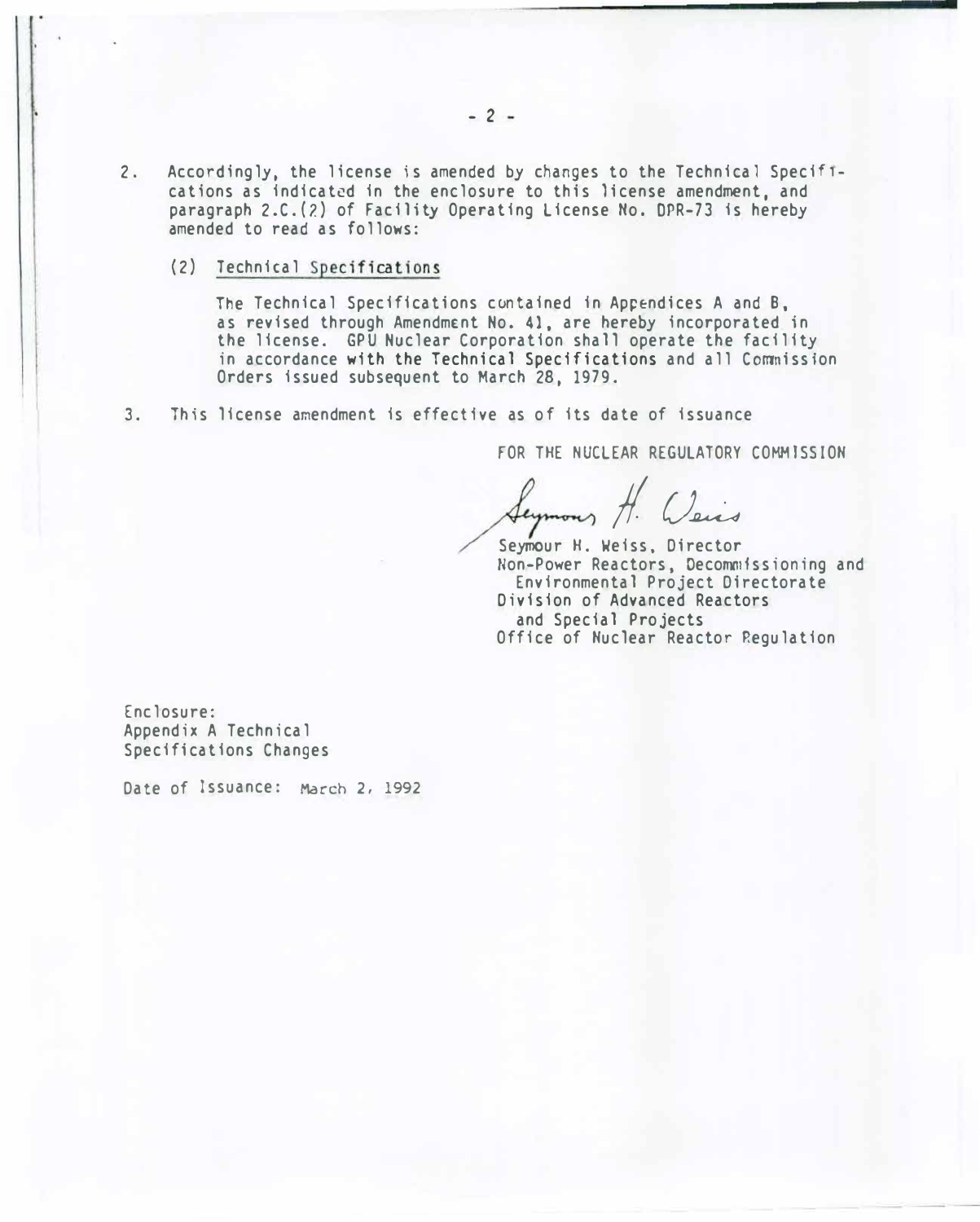# ENCLOSURE TO LICENSE AMENDMENT NO. 41

# FACILITY OPERATING LICENSE NO. DPR-73

# DOCKET NO. 50- 320

REplace the following page of the Appendix A Technical Specifications with the attached page. The revised page is identified by amendment number and contair; d vertical line indicating the area of change.

# Remove Page 1nsert Page

6-1 6-1

--- ---�--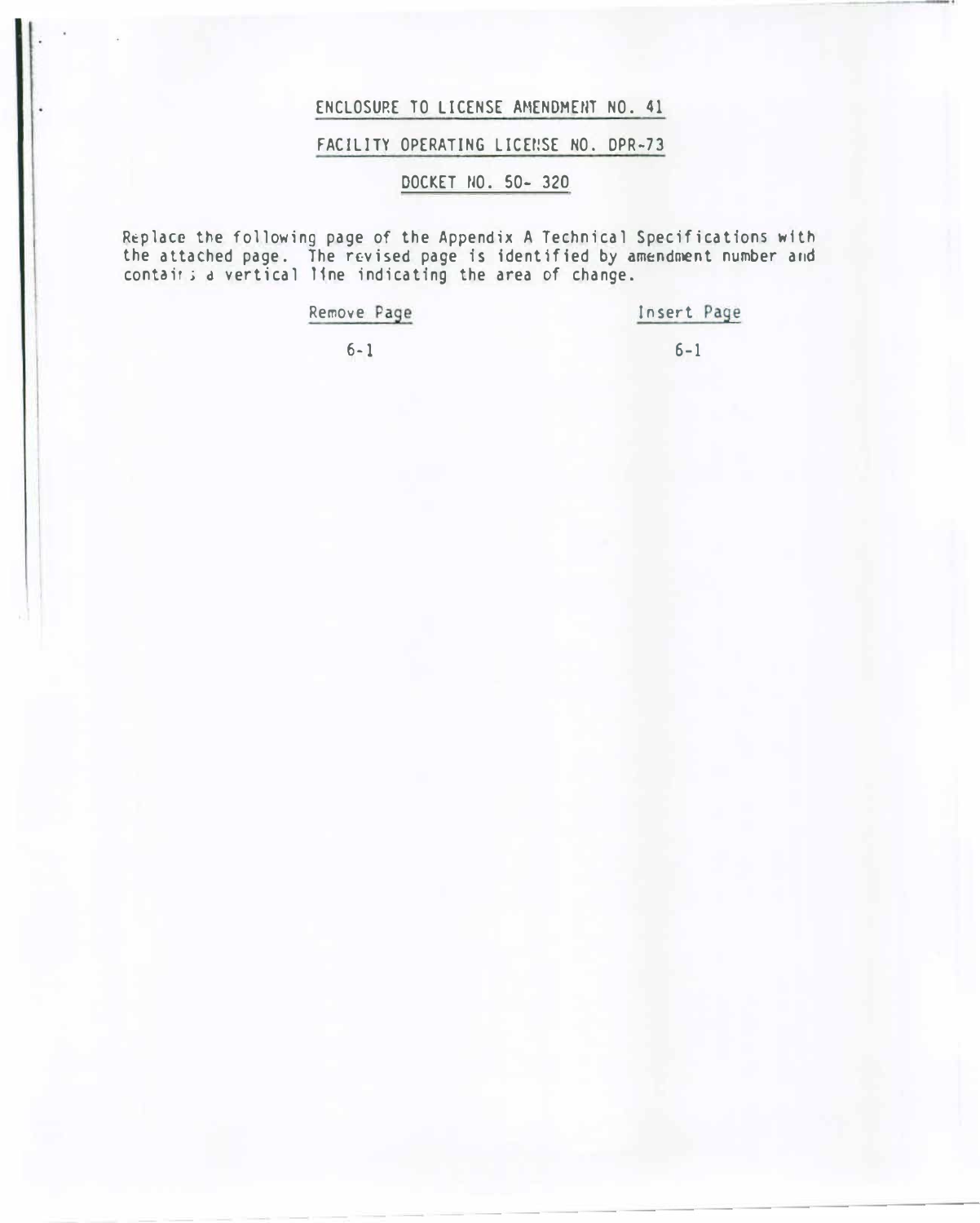#### 6.0 ADMINSTRATIVE CONTROLS

# 6.1 RESPONSIBILITY

6.1.1 The Office of the Director-TMI-2 consists of the Director-TMI-2 and and shall be respons1ble for overall unit operation and shall delegate in �riling the succession to this responsibility during his/her absence.

#### 6.2 ORGANIZATION

#### GPUNC ORGANIZATION

6.2.1 The GPU Nuclear Corporation (GPUNC) Organization for unit management and technical support shall be as shown on Figure 1-1 of the Organization Plan. The Organization Plan and changes thereto shall be approved by the NRC pr1or to implementation.

#### TMI-2 ORGANIZATION

6.2.2 The unit organization shall be shown on Figure 1-2 of the Organization Plan and:

- a. During Mode 1, each on duty shift shall be composed of at least the �inimum shift crew composition shown in Table 6.2-1.
- b. During Mode 1, at least one licensed Operator shall be in the control room when fuel is in the reactor.
- c. During Mode 1, an individual qualified in radiation protection procedures shall be on site when fuel is in the reactor.
- d. A Site Fire Brigade of at least 5 m. bers shall be maintained onsite<br>at all times. The Site Fire Brigade shall not include 3 members of<br>the minimum shift crew during MODE 2 necessary for safe shutdown of<br>the unit and any at all times. The Site Fire Brigade shall not include 3 members of the minimum shift crew during MODE  $\lambda$  necessary for safe shutdown of the unit and any personnel required  $\sqrt{r}$  or other essential functions during a fire emergency.
- e. An individual qualified in radiation protection procedures shall be on site whenever Rad1oactive Waste Management activities are in progress.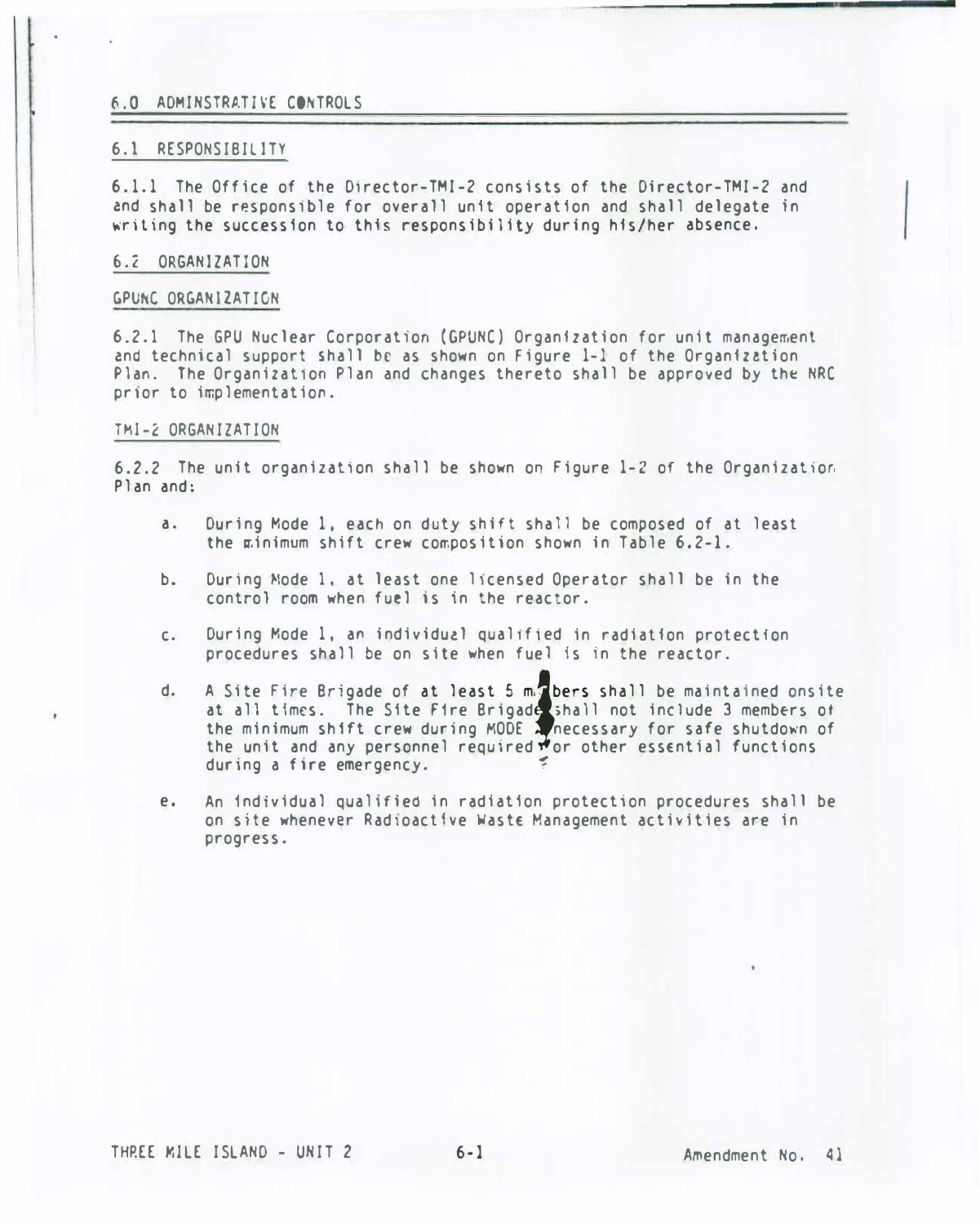

#### UNITED STATES NUCLEAR REGULATORY COMMISSION WASHINGTON, D. C. 20555

SAFETY EVALUATION BY THE OFFICE OF NUCLEAR REACTOR REGULATION

# SUPPORTING AMENDMENT NO. 41 TO

# FACILITY OPERATING LICENSE NO. DPR 73

## GPU NUCLEAR CORPORATION

#### THREE MILE ISLAND NUCLEAR STATION, UNIT NO. 2

#### DOCKET NO. 50-320

#### 1.0 INTRODUCTION

By letter dated June 27, 1989, GPU Nuclear Corporation (GPUN or the licensee) requested the approval of changes to the Appendix A Technical Specifications of Facility Operating License No. DPR-73 for Three Mile Island Nuclear Station, Unit 2. The proposed amendment would revise the Technical Specifications by deleting the TMI-2 Deputy Director position which is currently identified in the Technical Specifications as part of the Office of the Director-TMI-2.

Section 6.1.1. of the current Appendix A Technical Specifications defines the Office of the Director-TMI-2 as consisting of a Director-TMI-2 and a Deputy Director-TMI-2. Section 6.1.1 also assigns responsibility for overall unit operation to the Office of the Director-TMI-2. The licensee is not proposing any changes in the responsibilities of the Office, but is proposing redefining the Office of the Director-TMI-2 as consisting only of the Director. eliminating the position of Deputy Director.

The position of Deputy Director has been vacant since December 1988. The responsibilities of the TMI-2 Deputy Director were primarily of assisting the TMI-2 Director in overseeing the daily operations of the TMI-2 cleanup. The licensee has determined that the remaining activities necessary to prepare the facility for long-term storage does not warrant a Deputy Director in the Office of the Director-TMI-2. Since the completion of defueling in early 1990, the level of cleanup activity at TMI-2 has declined substantially. Management oversight of the much reduced work force has also been correspondingly reduced. When the last Deputy Director was reassigned in<br>December 1988, the duties of the Deputy Director were reassigned to other management personnel. The staff concurs with the licensee's proposal and finds that deletion of the Deputy Director position is acceptable.

#### 2.0 ENVIRONMENTAL CONSIDERATION

This amendment relates to a change in the administrative requirements. Accordingly, the amendment meets the eligibility criteria for categorical exclusion set forth in 10 CFR  $51.22(c)(10)$ . The amendment involves no significant hazards consideration, does not result in a significant increase in the amounts of any effluents that may be released offsite, and does not

9203050258 920302 PDR ADOCK 05000320 PDR